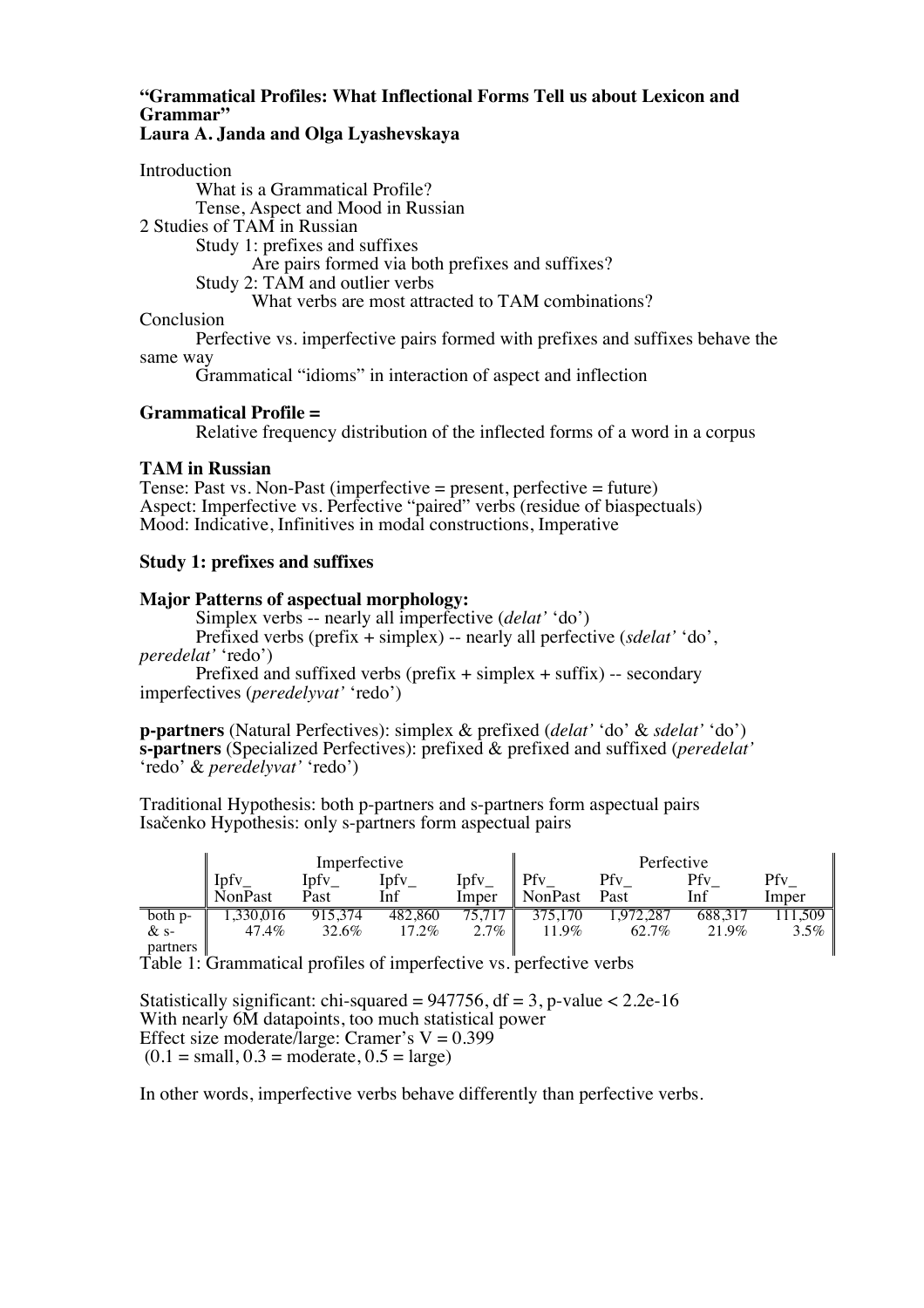|          | $\parallel$ Ipfy<br>NonPast | $Ipfv_$<br>Past | Ipfy<br>Inf | Ipfy<br>Imper | Pfv<br>NonPast Past | Pfv       | Pfv<br>Inf | Pfy<br>Imper |
|----------|-----------------------------|-----------------|-------------|---------------|---------------------|-----------|------------|--------------|
| $p-$     | 475,893                     | 397,409         | 195,926     | 36,427        | 72,439              | 317,570   | 114,460    | 24,280       |
| partners | 43%                         | 35.9%           | $17.7\%$    | $3.3\%$       | 13.7%               | $60.1\%$  | 21.6%      | $4.6\%$      |
| $S-$     | 854,123                     | 517,965         | 286,934     | 39,290        | 302,731             | 1,654,717 | 573,857    | 87,229       |
| partners | 50.3%                       | 30.5%           | 16.9%       | $2.3\%$       | $11.6\%$            | 63.2%     | 21.9%      | $3.3\%$      |

Table 2: Grammatical profiles of p-partners vs. s-partners

Imperfectives: chi-squared = 16155.13, df = 3, p-value  $\lt$  2.2e-16, but Cramer's V = 0.076, **below "small"**

Perfectives: chi-squared =  $4365.078$ , df = 3, p-value <  $2.2e-16$ , but Cramer's V = 0.037, **below "small"**

In other words, p-partners do not behave differently from s-partners, not in terms of imperfectives, nor in terms of perfectives.



Figure 1: Distribution of of p-partner (dark grey) and s-partner (light grey) forms

#### **Study 2: outlier verbs**

**Imperfective imperative "be doing X!"** Hypothesis:

- categorical negation
- politeness
- insistence (rudeness) Hypothesis confirmed, but other findings too

## Over 200 outliers

- Polite: guest knows what to expect: *razdevajtes'* 'take off your coat', *sadites'* 'sit down', *prisoedinjajtes'* 'join in', *zakusyvajte* 'eat a chaser', *zakurivajte* 'have a smoke', *zaezžajte* 'stop by', *zalezajte* 'get into the car'
- Insistence: hearer is hesitant: *stupajte* 'get going', *gljadite* 'look', *zabirajte* 'take'
- Insistence: hearer has not behaved properly (connection with negation): *provalivaj* 'get out of here', *končaj* 'stop', *ne perebivaj* 'don't interrupt', *ne prikidyvajsja* 'don't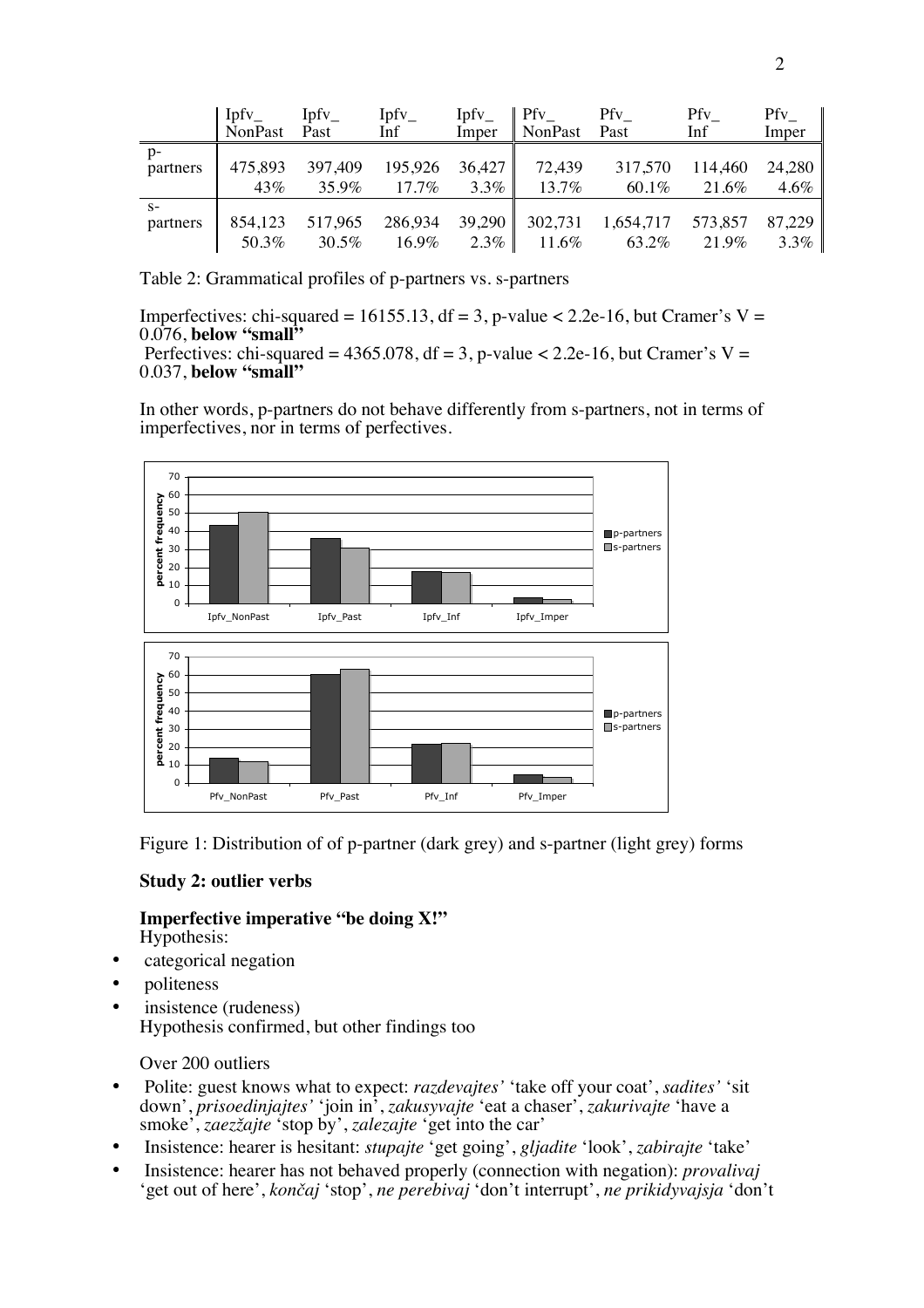pretend to be something you aren't', *ne peredergivaj* 'don't distort the facts', *otvalivaj* <sup>t</sup>get out of here'

- Other findings
- Polite requests: *vyručajte* 'help'
- Kind wishes: *vyzdoravlivajte* 'get well'
- Conventional construction: *davajte* 'let's/let me' (*posmotrim* 'take a look', *pomogu* 'help', *rasskažu* 'tell', *pokažu* 'show', *sdelaju* 'do')
- Idiomatic/culturally anchored: *proščaj(te)* 'farewell', *soedinjajtes*' 'unite' (slogan), *obogoščajsja* 'be prosperous' (NEP), *zapevaj* 'sing' (army), *ne pominaj lixom/kak zvali* 'bear no ill will/they just vanished', *spasajsja, kto možet* 'every man for himself', *na čužoj karavaj rot ne razevaj* 'don't take others' belongings'

# **Perfective imperative "make X happen!"**

- Hypothesis
- Rude
- **Instructions**
- Warnings

Hypothesis confirmed for rude and instructions, but not for warnings, and there are other findings too

Over 300 outliers

- Rude: *otstan'* 'leave me alone', *otpustis'* 'let me go', *perestan'* 'stop it'
- Instructions: (cooking) *vskipjatite* 'boil', (exercising) *sognite* 'bend', (official transactions) *raspišites'* 'sign for', (text instructions) *rassmotrite* [grafik x] 'see [figure x]'
- Additional findings
- Polite expressions: *izvinite* 'excuse me', *poterpite* 'please be patient', *predstav'te* 'imagine'
- Attention-directing: *posmotrite* 'look at', *vslušajtes*' 'listen to', *ponjuxajte* 'sniff', *ugadajte* 'guess'
- Discourse markers: *požaluj* 'perhaps', *razrešite* 'allow', *podskažite* 'prompt, tell', *uvol'te* 'spare'
- Religious: *Gospodi pomiluj* 'Lord have mercy', *blagoslovi otče* 'Father bless'
- Conventional construction: *dajte* 'let me' (*poceluju* 'kiss', *posmotrju* 'take a look', *vzgljanu* 'take a peek'
- Idioms: *xot' zalejsja/zavalis'* 'a very large amount', *ne razlej voda* 'really close friends', *čert razderi* 'to hell with it'

## **Imperfective non-past "is doing X"**

- Hypothesis
- On-going processes
- Concrete processes with a duration
- Simultaneous processes
- Repeated actions

Hypothesis NOT confirmed – gnomic situations instead

| verb $(3sg)$                            | gloss               | raw freq | $%$ freq |
|-----------------------------------------|---------------------|----------|----------|
| javljat'sja (javljaetsja)               | $b$ e'              | 39543    | 92%      |
| okazyvať sja (okazyvaetsja)             | 'turn out to be'    | 10869    | 85%      |
| podtverždat'sja (podtverždaetsja)       | 'be confirmed'      | 677      | 83%      |
| vyjasnjat'sja (vyjasnjaetsja)           | 'be explained'      | 805      | 89%      |
| kasat'sja (kasaetsja)                   | 'concern'           | 9719     | 87%      |
| <i>isčerpyvat' (isčerpyvaet)</i>        | 'exhaust'           | 100      | 89%      |
| predopredeljat'sja (predopredeljaetsja) | 'be predetermined'  | 34       | 85%      |
| objazyvať sja (objazyvaetsja)           | 'be obliged to'     | 480      | 92%      |
| zatrudnjat'sja (zatrudnjaetsja)         | 'be made difficult' | 275      | $86\%$   |
| vleč' (vlečet)                          | 'entail'            | 1555     | 85%      |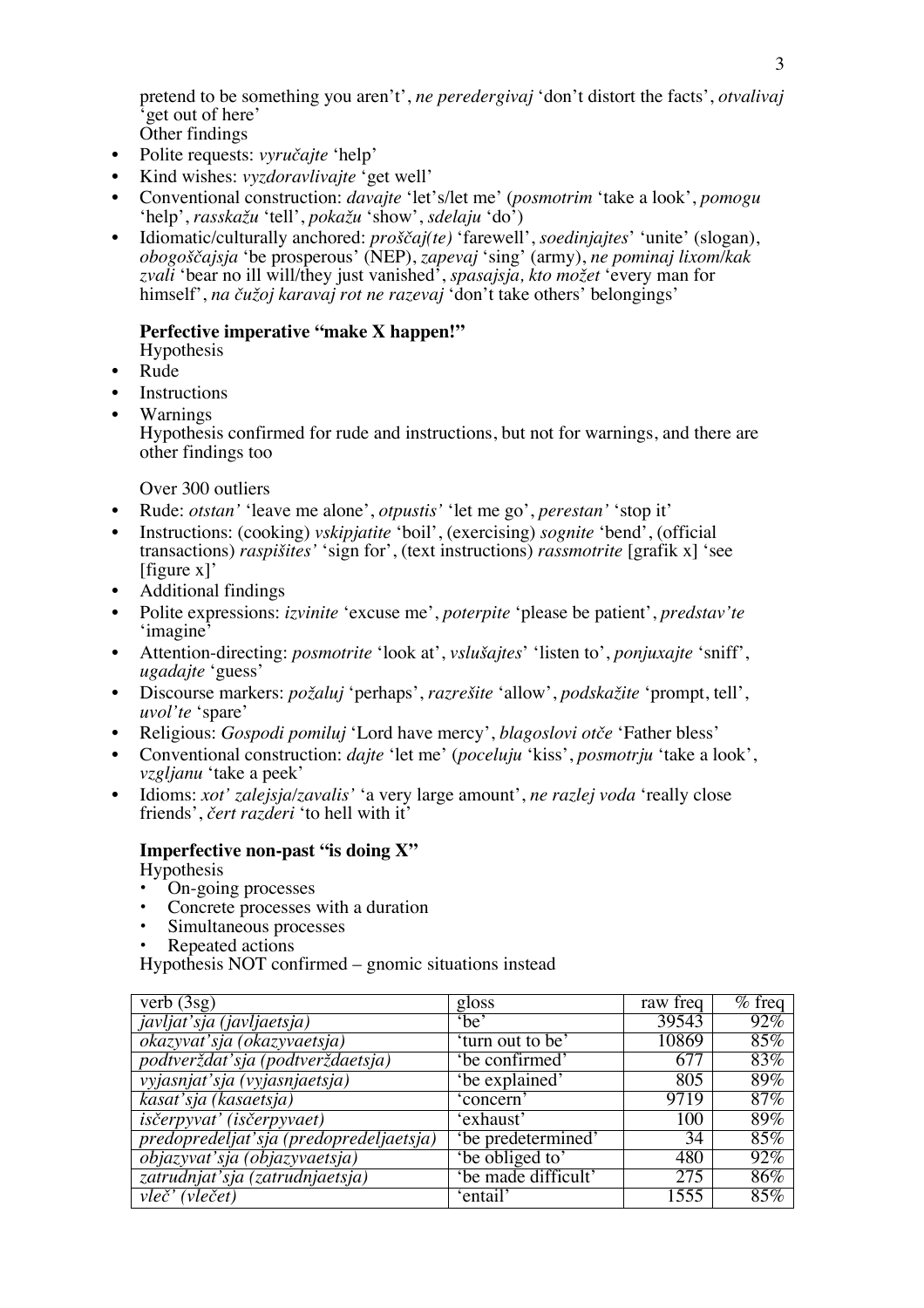| slyxat' (slyxaet)                                                             | `hear | $0\%$ |
|-------------------------------------------------------------------------------|-------|-------|
| Table 3: Imperfective verbs with very high or low incidence of non-past forms |       |       |

10+1 outlier verbs (*slyxat*' 'hear' lacks non-past)

10 used in gnomic constructions:

- *diskussija vsegda javljaetsja naibolee produktivnoj formoj naučnogo obsuždenija problemy* 'a discussion is always the most productive form for scholarly debate on an issue'
- *dannoe obstojatel'stvo vlečet za soboj negativnye posledstvija* 'this situation entails negative consequences for the clients'
- *okazyvaetsja* 'turns out to be'; *vyjasnjaetsja, čto* 'it turns out that'; *čto kasaetsja* 'as far as X is concerned'; *storony objazujutsja* 'the parties are obliged to'; *zatrudnjajus' otvetit'* 'not sure'

# **Perfective non-past "will get X done"**

Hypothesis

- Predicted actions
- Promised actions

Hypothesis is confirmed, but there are other findings too

84 outlier verbs

- Predictions: *prevysit* 'will exceed', *umen'šitsja* 'will decrease', *prodlitsja* 'will last', *naladitsja* 'will work out well', *vyzdoroveet* 'will get well', *zatrudnit* 'will make things difficult', *razoritsja* 'will go broke', *potrebuetsja* 'will be necessary', *podoxnet* 'will die', *pridetsja* 'will be necessary', *(ne) obojdetsja (bez)* 'will (not) manage (without)'
- Promises: *upravitsja* 'will take care of something', *postaraetsja* 'will try', *rasterzaet* 'will tear to pieces', *prokljanet* 'will curse'
- Performatives: *osmeljus*' 'I will take the liberty of', *procitiruju* 'I quote'
- Idioms: *ne pridereš'sja* 'don't find fault with', *ostal'noe priložitsja* 'the rest will come', *ot tebja ne ubudet* 'nothing is going to happen to you', *vragu ne poželaeš'* 'I wouldn't wish it on my worst enemy'

# **Imperfective infinitive "to be Xing"**

2 hypotheses

- Smelev & Zaliznjak (2006): Imperfective used when action is controllable
- Divjak (2009): Imperfective has generic interpretation

Divjak's hypothesis is confirmed

| verb                 | gloss                             | raw freq          | $%$ freq |
|----------------------|-----------------------------------|-------------------|----------|
| plexat'              | 'spit'                            | 900               | $65\%$   |
| <i>vvjazyvať sja</i> | 'get mixed up in'                 | 124               | 66%      |
| <i>izyskivat</i>     | search out, try to find'          | 92                | 64%      |
| <i>ispravljat'</i>   | 'repair, carry out'               | 283               | 61%      |
| <i>peredelyvat'</i>  | 'redo, alter'                     | 230               | 57%      |
| peresmatrivat'       | 'revise, reconsider'              | 198               | 66%      |
| razvivat'            | 'develop'                         | 1363              | 57%      |
| razmeščať            | place, distribute'                | 272               | 58%      |
| raspoznavať          | 'recognize, identify'             | 113               | 59%      |
| sobljudat'           | 'observe, conform to'             | $101\overline{3}$ | 60%      |
| soglasovyvat'        | 'conform to, agree with'          | 176               | 63%      |
| učityvať             | 'take into account, bear in mind' | 1850              | 66%      |

Table 4: Imperfective verbs with very high incidence of infinitive forms

12 outlier verbs

- 1 is idiomatic: *mne plevat'* 'I don't give a damn'
- Others used in modal constructions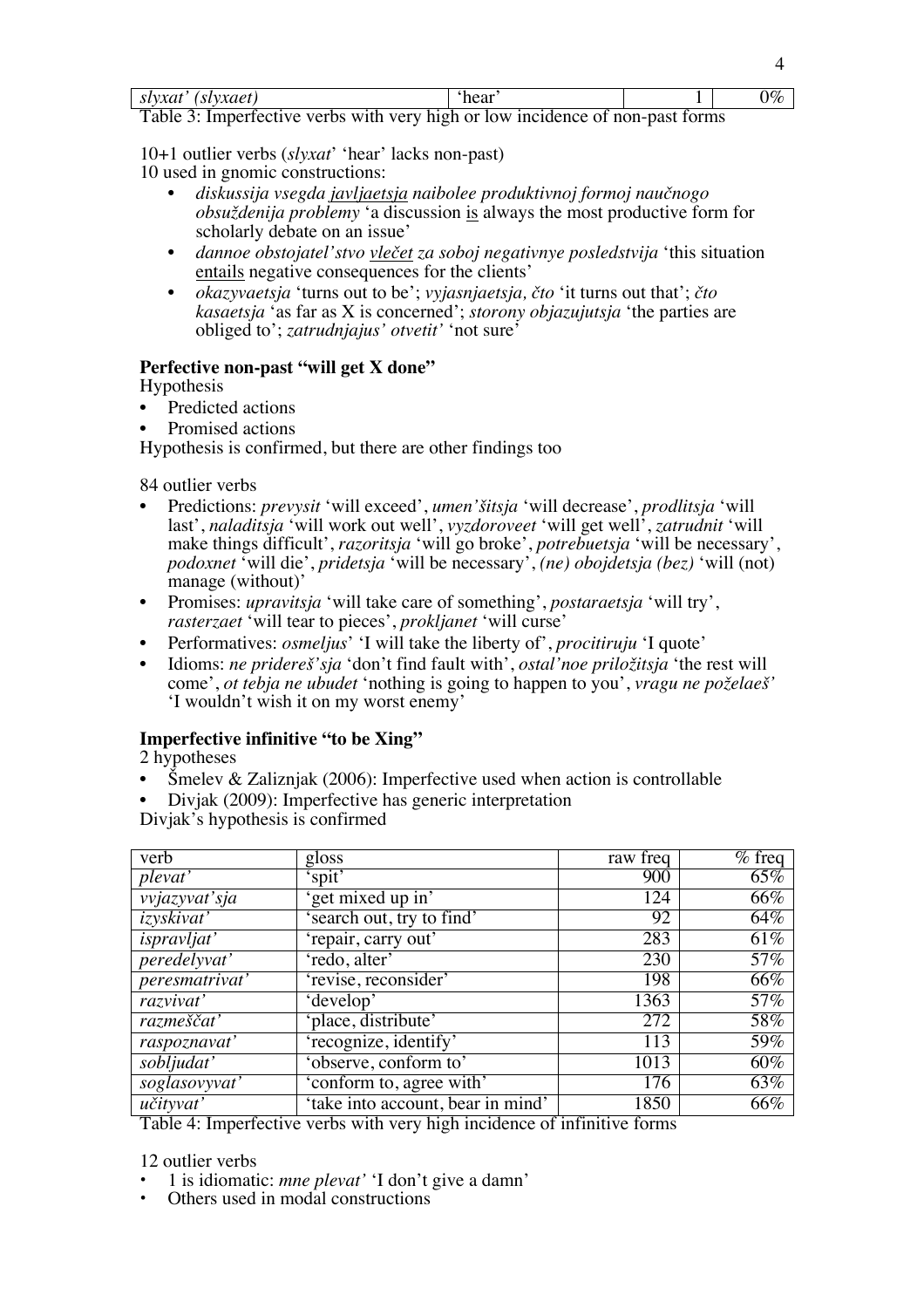- Our data supports Divjak
- outlier verbs include uncontrollable actions: *vvjazyvat'sja* 'get mixed up in', *raspoznavat*' 'recognize, identify', *soglasovyvat*' 'conform to, agree with'
- outlier verbs target conformist behavior: *sobljudat'* 'conform to', *peredelyvat'*  'redo', *ispravljat'* 'repair', *učityvat'* 'take into account'

#### **Perfective infinitive "to get X done"**

2 hypotheses

- Smelev & Zalizniak (2006): Perfective used when action is controllable
- Divjak (2009): Perfective has specific interpretation; also used with "tentative verbs", *čtoby* 'in order to' construction and adverbs describing difficulty/importance of achieving X

Divjak's hypothesis is confirmed

| verb               | gloss                        | raw freq   | $%$ freq |
|--------------------|------------------------------|------------|----------|
| naplevat'          | spit                         | 860        | 89%      |
| sovmestit'         | 'combine'                    | 385        | $87\%$   |
| predotvratit'      | 'prevent'                    | 792        | $86\%$   |
| vossozdat'         | 'reconstruct'                | 248        | $84\%$   |
| <i>pomyslit'</i>   | 'contemplate'                | 129        | $84\%$   |
| sobljusti          | 'observe, conform to'        | <b>200</b> | 84%      |
| sootnesti          | 'correlate'                  | 118        | 84%      |
| vozmestit'         | 'compensate'                 | 304        | 83%      |
| vospolnit'         | 'fill in'                    | 171        | 80%      |
| <i>podrabotat'</i> | 'earn additionally, work up' | 91         | $80\%$   |
| srazit'sja         | 'fight, join in battle with' | 108        | $80\%$   |
| <i>ustranit'</i>   | 'remove'                     | 686        | $80\%$   |

Table 5: Perfective verbs with very high incidence of infinitive forms

12 outlier verbs (*mne naplevat'* 'I don't give a damn')

- Modal uses for specific situations
- Tentative verbs:
	- *Poètomu my popytaemsja vospolnit' ètot probel, opirajas' na fakty i cifry.*  'That is why we are trying to fill in that gap, relying on facts and figures.'
- *Čtoby* 'in order to' construction:
	- *Posle zanjatija možno vypit' vody, čtoby vospolnit' ee poterju.* 'After working one can drink some water in order to make up for its loss.'
- Adverbs describing difficulty/importance
	- *Fruktami istinnyj deficit kalija vospolnit' očen' tjaželo, praktičeski nevozmožno.* 'It is very difficult, practically impossible, to make up for a real calcium deficit by [eating] fruit.'

#### **Imperfective past "was X-ing"**

Hypothesis

- Durative past actions
- Repeated past actions

Hypothesis is confirmed, but there are other findings too

| verb                            | gloss                   | raw freq | $\%$ freq |
|---------------------------------|-------------------------|----------|-----------|
| slyxat' (slyxal)                | 'hear'                  | 161      | 93%       |
| s l v t' (s l v l)              | 'have a reputation for' |          | $12\%$    |
| <i>prosiživat' (prosižival)</i> | 'sit up repeatedly'     |          | 67%       |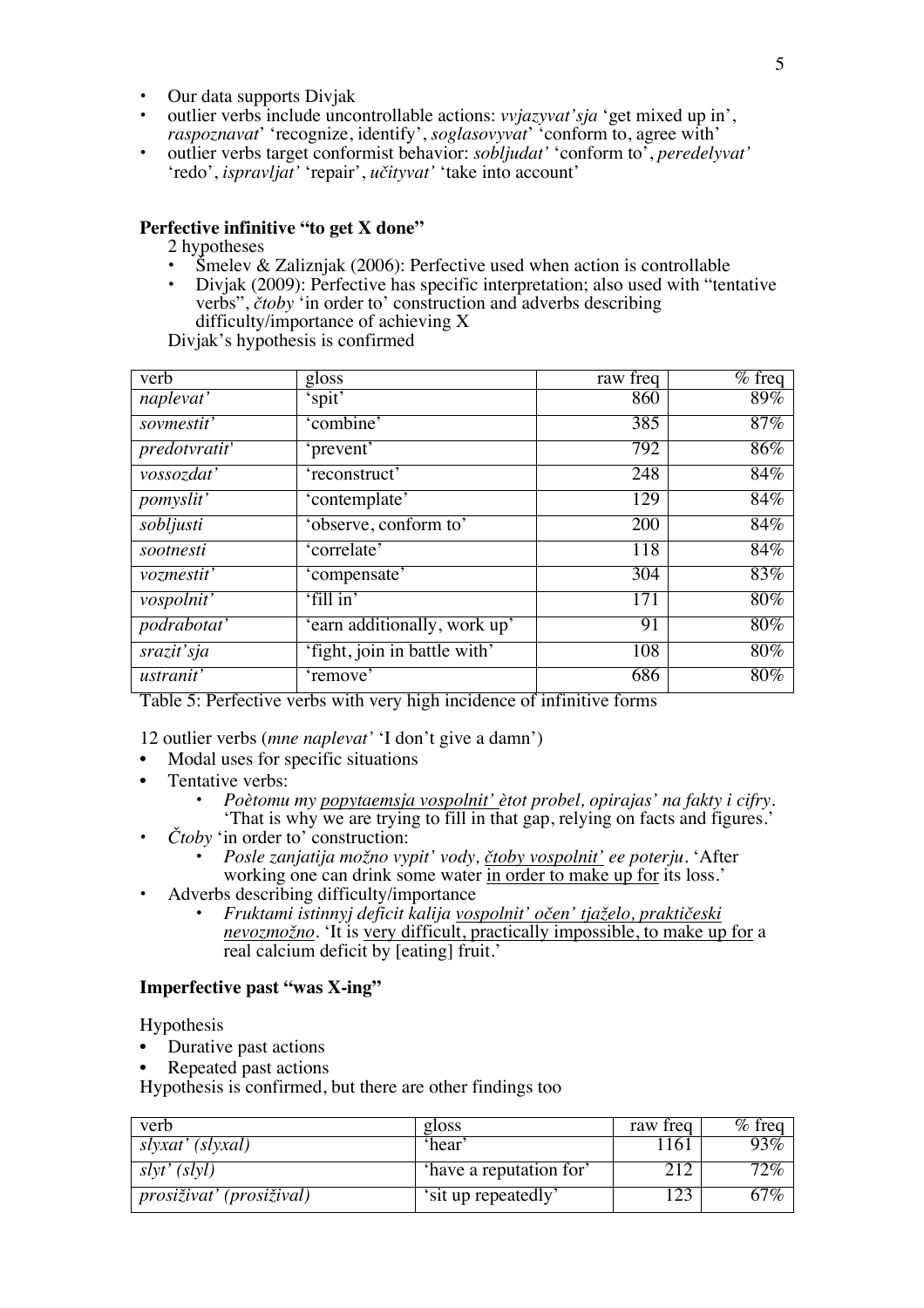| proxaživat'sja (proxaživalsja) | 'go for strolls'      | 207 | 69% |
|--------------------------------|-----------------------|-----|-----|
| belet' (belel)                 | 'show white'          | 366 | 70% |
| mračnet' (mračnel)             | 'show dark, glower'   | 99  | 75% |
| černet' (černel)               | 'show black'          | 348 | 75% |
| svešivat'sja (svešivalsja)     | 'hang, dangle'        | 105 | 74% |
| nadvigat'sja (nadvigalsja)     | 'be approaching'      | 260 | 66% |
| pomyšljat' (pomyšljal)         | 'think, dream of'     | 189 | 69% |
| unimat'sja (unimalsja)         | 'be stoppable'        | 381 | 82% |
| ščurit'sja (ščurilsja)         | 'squint'              | 196 | 67% |
| otšučivať sja (otšučivalsja)   | 'make joking replies' | 80  | 74% |

Table 6: Imperfective verbs with very high incidence of past tense forms

13 outlier verbs

- Evidentials: *slyxal, slyl* 'heard'
- Defective paradigms: 10 of these verbs have no imperative
- Narration of observations: *belel* 'showed white', *černel* 'showed black', *mračnel* 'showed dark', *svešivalsja* 'hung, dangled'
- Negation for categorical statements: *ne pomyšljal* 'not thought about, dreamt of', *ne unimalsja* 'there was no stopping X'
- Behaviors accompanying dialog: *ščurilsja* 'squinted', *otšučivalsja* 'made joking replies', *mračnel* 'glowered'

# **Perfective past "Xed, got X done"**

no outlier verbs

## **Conclusions**

- Aspectual pairs behave similarly, regardless of whether they are formed via suffixation or prefixation
	- It may be that meanings of prefixes and verbs overlap
- Outlier verbs support some previous scholarship, but also present new insights and challenges
- Imperfective imperative
	- extend list of typical polite and rude expressions; added familiar uses
- Perfective imperative
	- new details on rude and neutral uses; added polite uses and use for attention-directing
- Imperfective non-past
	- gnomic reference (instead of ongoing-durative)
- Perfective non-past
	- predictions of improvements/problems, threats, promises, performatives
- Imperfective & Perfective infinitive
	- Mainly modal uses
	- Imperfective infinitives express generic circumstances
	- Perfective infinitives express specific situations (both circumstances and physical necessity/capacity); constructions with tentative verbs, adverbs, *čtoby* 'in order to'
- Imperfective past
	- evidentials, habituals, narration of observations

#### **Impact**

- **Better linguistic analysis**
- **Pedagogical applications**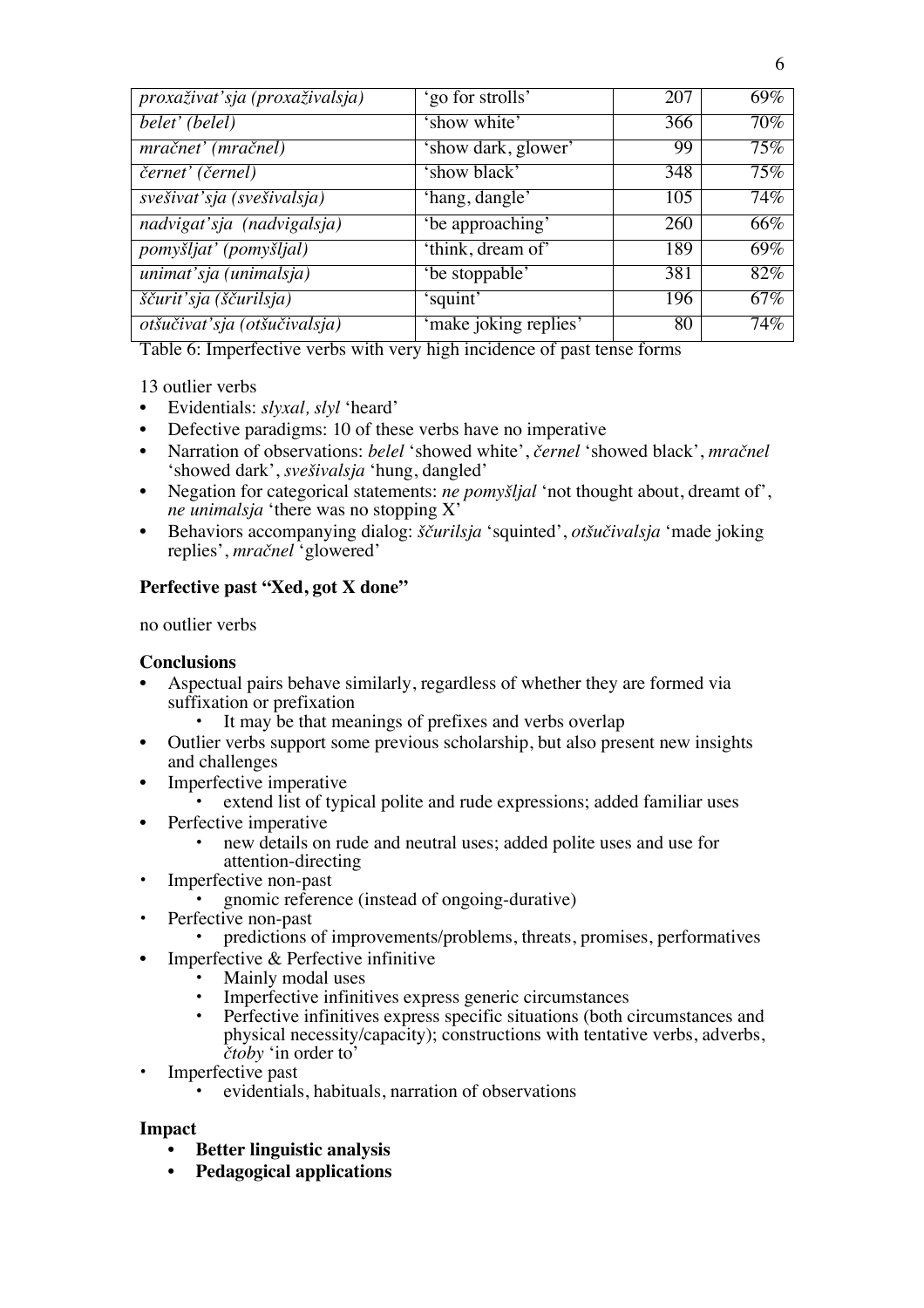#### **Works Cited**

Aikhenvald, Alexandra Y. 2003. Evidentiality in typological perspective. In A. Y. Aikhenvald & R. M. W. Dixon (eds.), *Studies in evidentiality. Typological studies in language (Vol. 54)*, 33-62. Amsterdam: John Benjamins Publishing Company.

Apresjan, Jurij D. 2004. Interpretaciionnye glagoly. *Russkij jazyk v naučnom osveščenii* 7. 5- 22.

Baayen, Harald. 2008. *Analyzing Linguistic Data.* Cambridge: Cambridge University Press. Barentsen, Adrian. 2006. K voprosu o vidovoj opozicii v konsrukcijax tipa *daj pomogu davaj pomogu*. In: Volkma Lehmann (ed.), *Glagol'nyj vid i leksikografija*, 37-66. Munich: Otto Sagner.

Binnick, Robert I. 1991. *Time and the Verb.* Oxford: Oxford University Press. Bondarko, Aleksandr V. 1983. *Principy funkcional'noj grammatiki i voprosy aspektologii*. Leningrad: Nauka.

Bondarko, Aleksandr V., Lev L. Bulanin. 1967. *Russkij glagol.* Leningrad: Prosveščenie. Bybee, Joan L., Revere Perkins, and William Pagliuca. 1994. *The Evolution of Grammar: Tense, Aspect, and Modality in the Languages of the World*. University of Chicago Press. Čertkova, Marina Ju. 1996. *Grammatičeskaja kategorija vida v sovremennom russkom jazyke*. Moscow: Moscow State University.

Chung, Sandra and Alan Timberlake. 1985. Tense, aspect, and mood. In Timothy Shopen (ed.), *Language typology and syntactic description, Volume III: Grammatical categories and the lexicon*, 202-258. Cambridge: Cambridge University Press.

Cohen, Jacob. 1988. *Statistical Power Analysis for the Behavioral Sciences.* Mahwah, New Jersey/London: Lawrence Earlbaum Associates.

Cohen, Jacob, Patricia Cohen, Stephen G. West and Leona S. Aiken. 2003. *Applied Multiple Regression/Correlation Analysis for the Behavioral Sciences.* Mahwah, New Jersey/London: Lawrence Earlbaum Associates.

Comrie, Bernard. 1976. *Aspect*. Cambridge: Cambridge University Press.

Cubberly, Paul V. 1982. On the 'empty' prefixes in Russian. *Russian Language Journal* 36. 14-30.

Danaher, David. 2003. *The Semantics and Discourse Function of Habitual-Iterative Verbs in Contemporary Czech.* Munich: Lincom Europa.

Dickey, Stephen. 2000. *The Parameters of Slavic Aspect.* Stanford: CSLI Publications. Dickey, Stephen M. and Laura A. Janda. 2009. *Xoxotnul, sxitril*: The relationship between semelfactives formed with *-nu-* and *s-* in Russian. *Russian Linguistics* 33. 229-248.

Divjak, Dagmar. 2004. *Degrees of Verb Integration: Conceptualizing and Categorizing Events in Russian*. PhD Dissertation, KU Leuven.

Divjak, Dagmar. 2009. Mapping between domains. The aspect-modality interaction in Russian. *Russian Linguistics* 33. 249-269.

Divjak, Dagmar and Stefan Th. Gries. 2006. Ways of trying in Russian: Clustering behavioral profiles. *Corpus Linguistics and Linguistic Theory* 2. 23–60.

Evgen'eva, A. P., ed. 1999. *Malyj Akademičeskij Slovar'.* Moscow: Russkij jazyk. Gries, Stefan Th. Forthcoming. Corpus data in usage-based linguistics: What's the right degree of granularity for the analysis of argument structure constructions? In Brdar, Mario, Milena Žic Fuchs, and Stefan Th. Gries (eds.), *Expanding cognitive linguistic horizons*. Amsterdam, Philadelphia: John Benjamins.

Gries, Stefan Th. and Dagmar S. Divjak. 2009. Behavioral profiles: a corpus-based approach towards cognitive semantic analysis. In Vyvyan Evans & Stephanie S. Pourcel (eds.), *New directions in cognitive linguistics*, 57-75. Amsterdam: John Benjamins.

Isačenko, A. V. 1960. *Grammatičeskij stroj russkogo jazyka v sopostavlenii s slovackim – Čast' vtoraja: morfologija*. Bratislava: Izdatel'stvo akademii nauk.

Janda, Laura A. 2004. A metaphor in search of a source domain: the categories of Slavic aspect. *Cognitive Linguistics* 15. 471-527.

Janda, Laura A. 2007. Aspectual clusters of Russian verbs. *Studies in Language* 31. 607-648. Janda, Laura A. 2010. Prefixed Perfectives from Non-Determined Motion Verbs in Russian. In Viktoria Driagina-Hasko and Renee Perelmutter (eds.), *New Approaches to Slavic verbs of motion* (= Studies in Language Companion Series 115), 125-140. Amsterdam/Philadelphia: John Benjamins.

Janda, Laura A. and Tore Nesset. 2010. Taking Apart Russian RAZ-. *Slavic and East European Journal* 54(3). 476-501.

King, Bruce M and Edward Minium. 2008. *Statistical Reasoning in the Behavioral Sciences*. Hoboken, NJ: John Wiley & Sons.

Krongauz, Maksim A. 1998. *Pristavki i glagoly v russkom jazyke: semantičeskaja grammatika.* Moscow: Jazyki russkoj kul'tury.

Lyashevskaya, O. N. and S. A. Sharoff. 2010. *Častotnyj slovar' sovremennogo russkogo jazyka (na materiale Nacional'nogo korpusa russkogo jazyka).* Moscow: Azbukovnik.